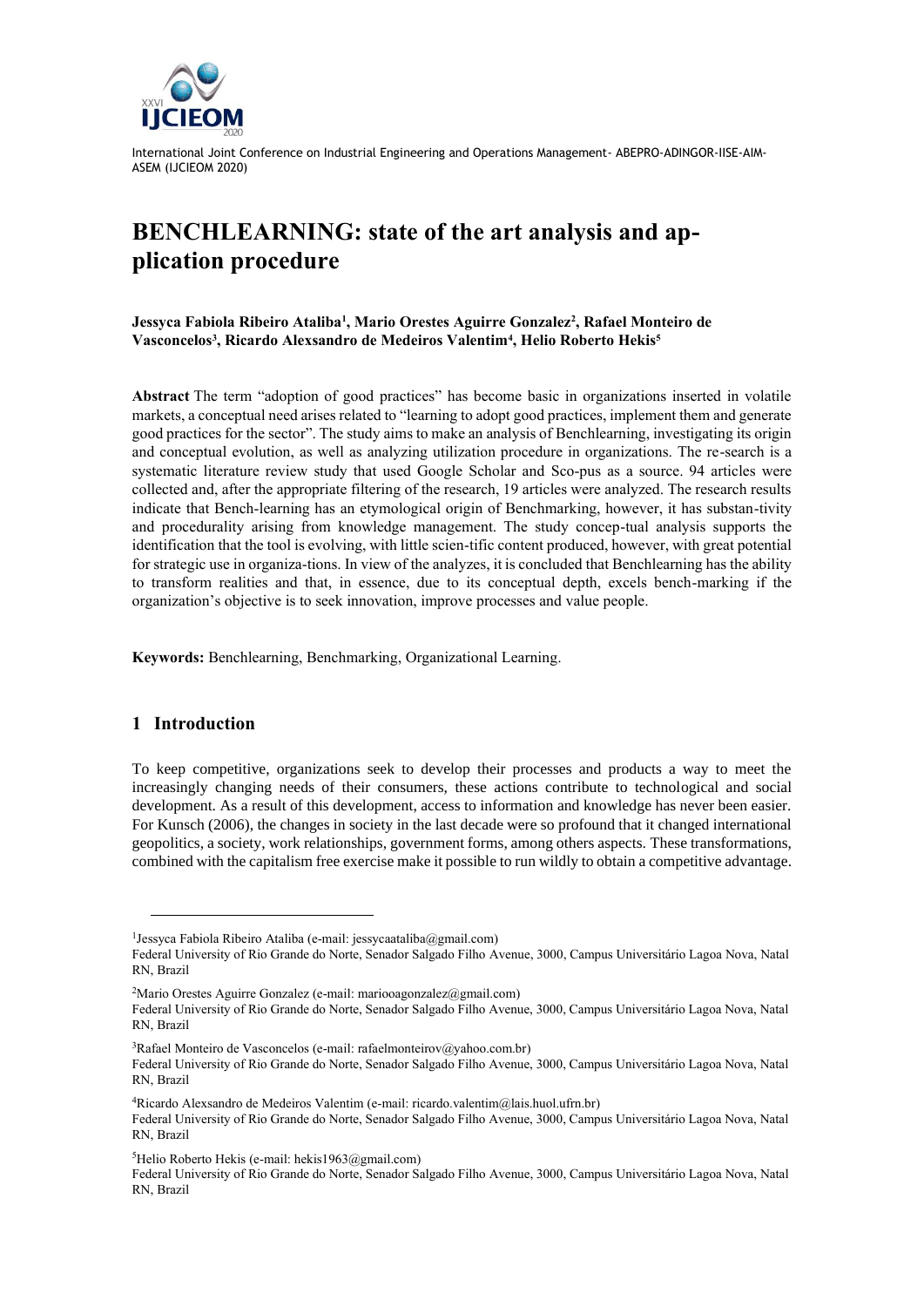

This way, making efficient use of the best management tools and concepts becomes crucial for organizational success.

In the early 1990s, experts realized that traditional management concepts were no longer meeting the demands of organizations. One of the obstacles faced by these organizations was the flow of information, knowledge and the need to transform these inputs into tangible, manageable resources, since, at the time, research revealed that organizations that were successful were organizations that "learned to learn", that used organizational knowledge efficiently, as they realized that the knowledge acquired and produced by their employees, if retained, fixed in the organization and transformed into a tangible asset, produced a competitive differential that would enable organizations to survive in volatile and competitive environments (BRITO, 2008).

According on this reality, theories with an approach focused on learning begin to dominate the minds of scholars in strategy management and total quality management. In view of this, Benchlearning emerges as a strategic management tool and, according to Frayssinhes (2007), it is a concept based on an intellectual approach aimed at the process of learning the best practices identified. In the same way, as a tool that seeks mainly to learn, I converged with other consolidated theories of Total Quality Management (TQM), crossing with the same ideal: the need to manage knowledge in organizations, as recognized by Tammaru and Kiitam (2015) "TQM, benchlearning and Knowledge Management are closely related, as they are based on the common idea of organizational development. Learning involves the accumulation of knowledge and helps organizations to create new dynamic knowledge-related resources". However, there is no consensus among scholars regarding its concept and its consolidation as a differentiated tool from Benchmarking, mainly due to its short period of existence with its first scientific evidence in the 2000s and its little application in the literature.

Faced with this situation, this exploratory study intends, based on the conceptual mapping of national and international research, analyze and compare the most relevant definitions of the mentioned tool, capacity of the criteria that define it and define the best definition and use of this tool.

This article is organized on five topics: the first presents the introduction, followed by the theoretical foundation (second), the methodological procedures (topic 3), the discussion of the theme containing in a systematic way the bibliographic survey carried out and the analyzes from the research (topic 4) and, finally, the last topic (5) with the final considerations and recommendations.

## **2 Theoretical Foundation**

#### *2.1 Benchlearning*

The concept of benchlearning is a tool focused on organizational learning. Its emergence occurred with the natural process of benchmarking concept evolution (LEMMERGAARD, 2008). The term gained strength in the early 2000s with the perception that benchmarking faced some obstacles in the face of the dynamics natural evolution and organizational relations, as well as to adapt to the most recent guidelines of Total Quality Management (TQM) and the trends that are increasingly gaining strength with TQM, knowledge management, information and organizational learning. This statement becomes noticeable with Llorente's (2011) reflections "After a century half theoretical and methodological evolution, benchmarking applied to the organizations evaluation and public policies or the company faces four challenges. The first three refer to the ability to highlight how to improve the regulations quality, how to better manage them and how to communicate the progress made; not only for decision makers, but also for public opinion. The fourth challenge of benchmarking today is its ability to identify and characterize best practices for learning purposes".

Llorente's (2011) studies seek to understand the benchmarking consolidating process and its evolution to benchlearning. He affirms that the trend is to make benchmarking a learning tool to manage change in organizations through the information sharing, resources and knowledge (GARVIN, 2008; AEVAL 2009, apud LLORENTE, 2011).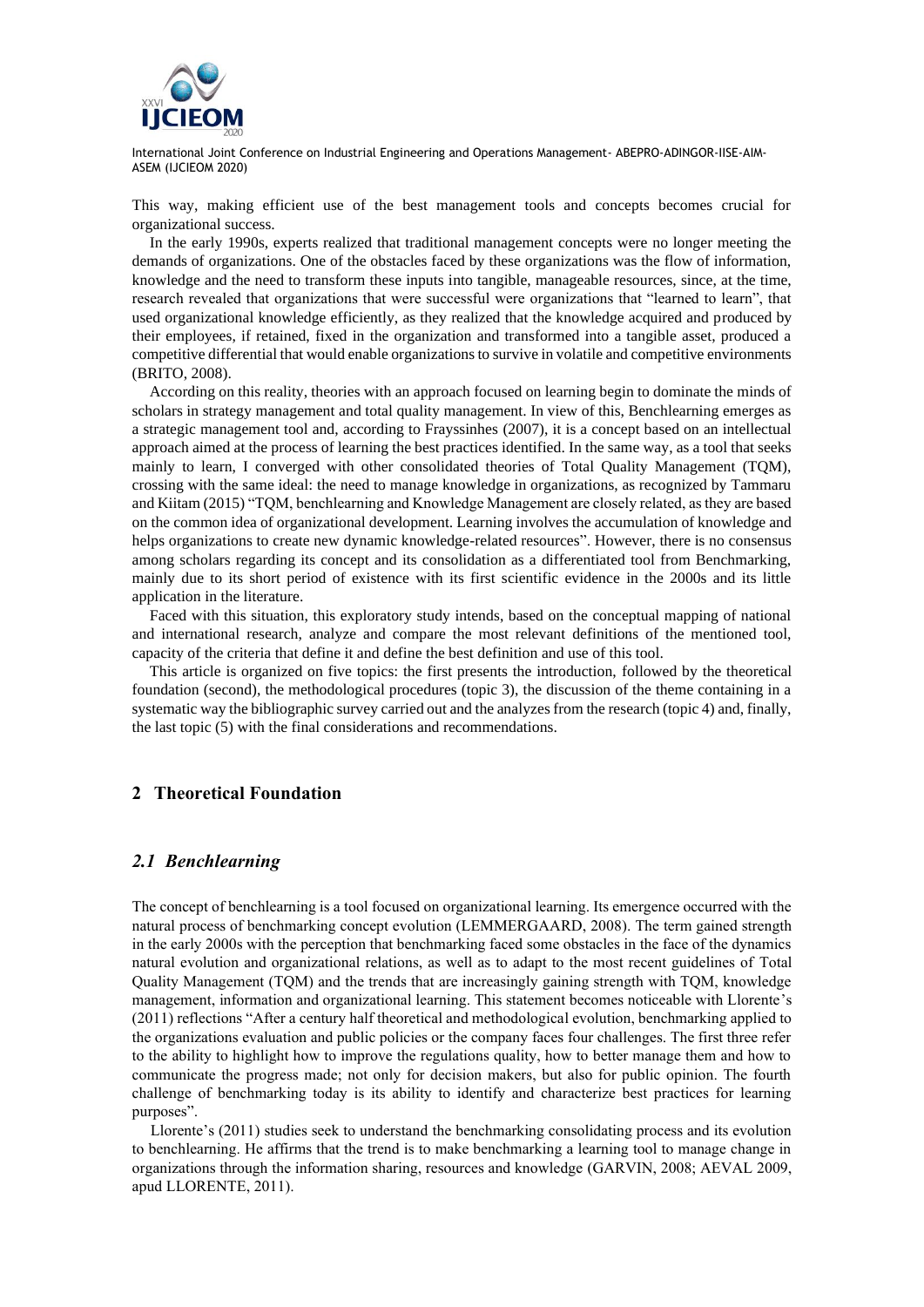

Considering this scenario described and the concept importance for this study. The definition used to conduct the research is described by Karlöf, Lundgren and Froment (2001) in their Book "Benchlearning: Good Examples as Lever for Development". In which it says that: "Benchlearning is an educational method to gain a better understanding and knowledge of your own business, looking at it through the experience of another [...]". The authors consider the existence of a new tool that arises from benchmarking, using some of its principles as a basis, considering that Benchlearning also makes use of good examples as a reference to evaluate the performance of a certain area.

Still on the Benchlearning, other authors confirm the idea of being a consolidated tool and distinct from its original concept (benchmarking) as is the case of Malobabic (2012), who declares that the concept is vital for the organization success, once which integrates processes, efficient methods and human development, factors recognized as essential for any institution.

The author adds, "Benchlearning has a legacy of benchmarking, as it seems to be good examples. But, unlike traditional benchmarking, benchlearning is not primarily based on comparisons of calibrated key indicators, but extends even further, seeking a dialogue with the good example to learn from its 'tacit knowledge', objectify its own operations and review its mental models themselves, the logic of these operations."

In view of the need to differ the concepts of benchlearning and benchmarking, some studies were conducted with the objective of clarifying the similarity and delimiting the differences between the concepts. As affirm by Gierczak-Korzeniowska (2017), what there is in common between benchmarking and benchlearning is learning from the evaluation of good examples and the purpose of increasing organizational performance; however, benchmarking is more procedural and methodological and benchlearning focuses more on the human sphere in the development of knowledge and skills, in behavior and culture. Thus, benchmarking is a learning of current best practices and benchlearning is something deeper, seeking to bring the new to the organization and creating a better solution together, producing longlife knowledge for the organization, in addition to motivating and valuing the organization primary resource, the human being (GIERCZAK-KORZENIOWSKA, 2017).

About benchlearning, Karlöf, Lundgren and Froment (2001) add that benchlearning is supported by four pillars: efficiency, team learning, good examples and broad participation. Together they produce the objective of supporting innovation actions based on continuous learning with the observation of good examples. Thus, it is expected that the tool reaches a higher level of engagement among those involved, increasing inspiration, innovation, spreading organizational learning, transferring experience and decreasing the amount of errors duplication.

In the same line of thought, Tammaru and Kiitam (2015) believe that the benchlearning main objective is to identify the best practices, which are possible to be adequate and adopted to result in an increase in organizational efficiency. The authors also affirm that the term is becoming popular and criticize the tool underutilization, since it is not linked only to the TQM concepts, which often limits the use of Benchlearning, because it uses it only as a measuring instrument, neglecting all aspects of improvement and learning.

### *2.2 Organizational aspects for Benchlearning utilization*

The organizational learning process proposed by Benchlearning goes beyond mere actions, because, as Frayssinhes (2007) states, benchlearning is a state of mind, an approach that aims to improve organizational performance continuously and involves a set of specific mechanisms that must be dedicated to knowledge of learning. In addition, Brito (2008) in his research already stated, in general terms, that organizations need to cultivate a culture of learning, since the retention of knowledge and its transformation into an intangible resource is essential to create strategic advantage, generating value for the organization, becoming one of the main competitive advantages.

That said, such organizations are known in the literature as learning organizations that "learn to learn". And Benchlearning, despite the etymological origin being the Benchmarking method, is procedurally and substantially related to the concept of 'learning organization' (GIERCZAK-KORZENIOWSKA, 2017).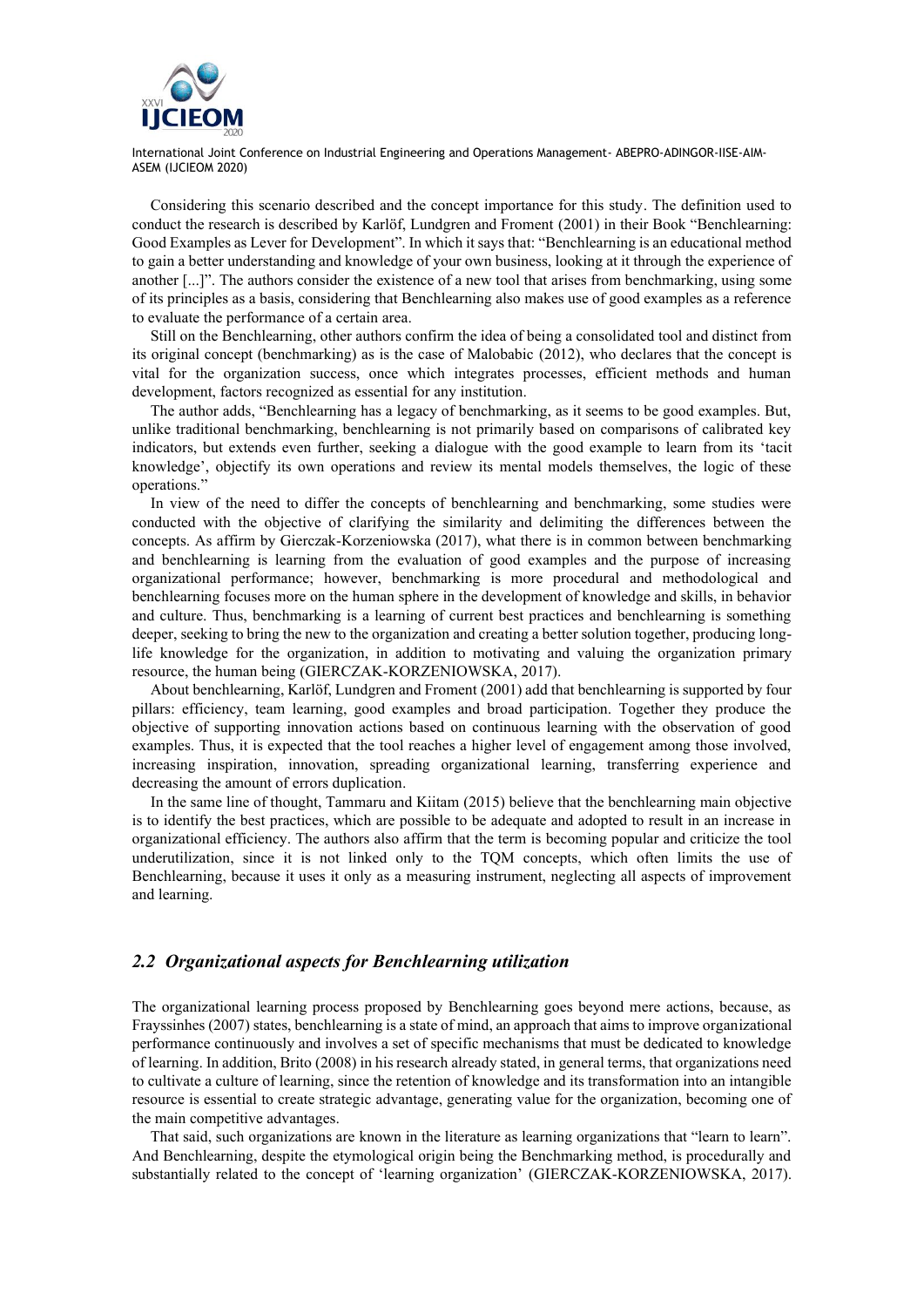

Therefore, these organizations need to focus on administrative and educational proposals aimed at managing tacit, theoretical, practical and explicit knowledge (BRITO, 2008). This process is linked to the adoption of a reflexive approach that involves the collection of information from the external and internal environment of the organization (GIERCZAK-KORZENIOWSKA, 2017).

Another equally important aspect is the need for good management of intellectual capital through the involvement and engagement of all, as Malobabic (2012) guarantees: "[…] the development process, including the strategic aspects that apply to the group or project, it can be efficient only if everyone involved participates in the effort". The author also states that holding members accountable is part of learning, learning means that an individual has a greater understanding of their own work, which encourages and supports the development and improvement of individual work, not to mention that an autonomous individual has the possibility of experimenting with new ways of working and processes, can avoid obstacles and mistakes, however, it is important to remember that the organization needs to guarantee this autonomy to those involved (MALOBABIC, 2012).

Therefore, for benchlearning utilization organizations need to understand that knowledge and information are essential sources of resources, therefore, they need to organize and build routines around their essential capital so that knowledge is learned and fixed, in line with the construction of adapted cultures that allow efficiency through the knowledge and skill of its workforce (BRITO, 2008).

Finally, organizations need to be always aware of new trends; they need to have flexibility to adapt to changes through lean structures so that communication flows; dedicate itself to the constant monitoring and evaluation of the actions that are developed; and having harmony of all in favor of a continuous learning process, releasing each person's creative strength to achieve the desired results through the synergy of employees (BRITO, 2008).

#### *2.3 Procedural model of the tool (Benchlearning)*

Karlöf, Lundgren and Froment (2001) elaborate a benchlearning implementing process, in which organizations must go through seven steps, as shown in Figure 1.



**Fig. 1** Conceptual model for Benchlearning implementation (KARLÖF; LUNDGREN; FROMENT, 2001)

The process described by the authors has seven steps that must be implemented on the organization as a continuous cycle, since the idea of benchlearning is to be implemented in the organization effectively, becoming part of its culture.

However, in the literature it is possible to find other studies on the implementation of the tool in a practical way, which is quite valuable if it is an evolving TQM tool. In the midst of scientific productions, we find technical reports made by international organizations that implement the tool in its essence, making use of its approach and process as the main means of developing its core activities, such as the Directorate-General for Administration and Employment (DGAEP) of the European Union.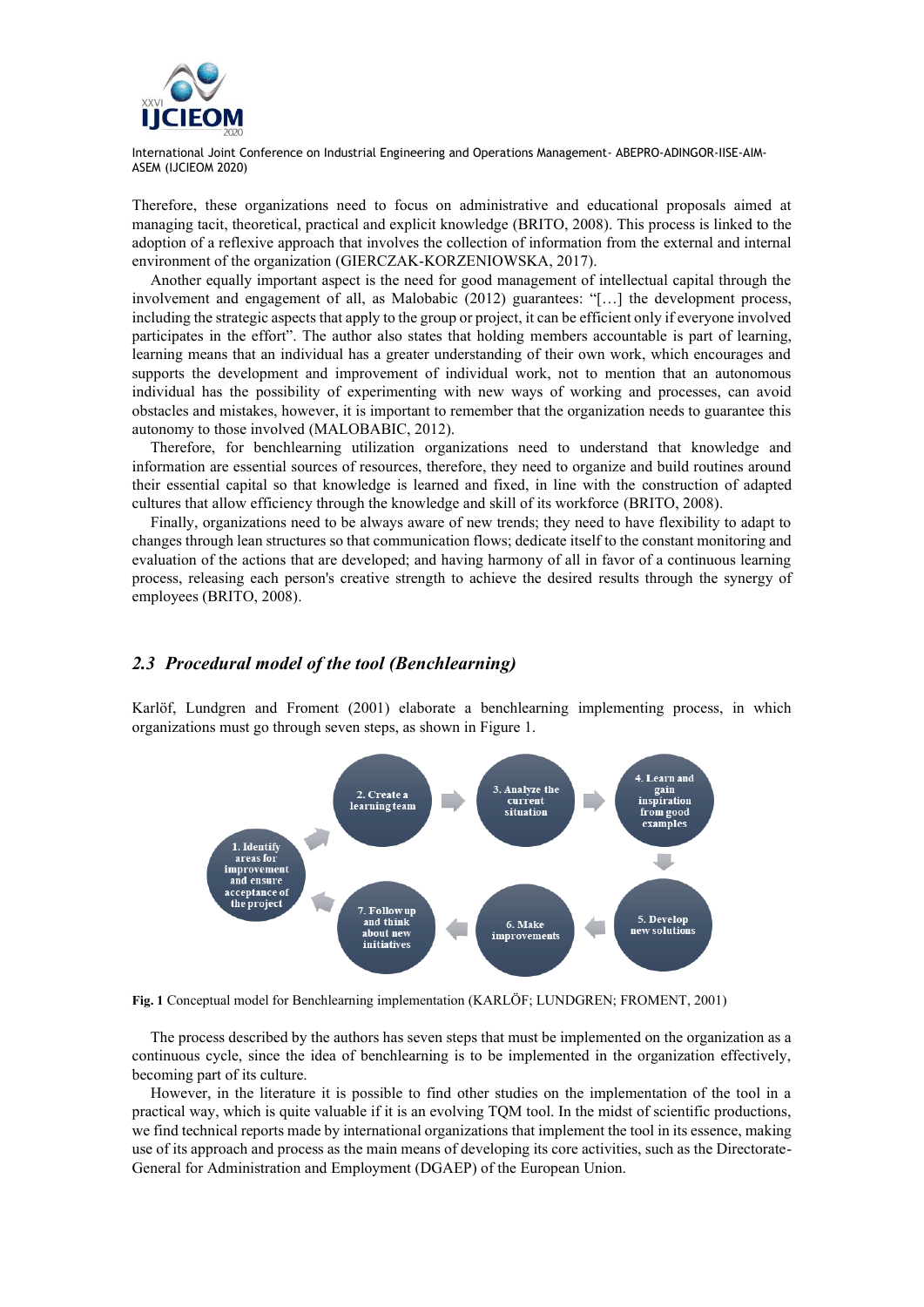

The DGAEP is an international organization that deals with Public Administration with responsibilities in the field of human resource management that belongs to the European Union, with 3945 public organizations in 53 countries and registered European Union institutions. This organization aims to support the definition of policies for Public Administration and its management (DGAEP, 2020). She developed a model of self-evaluation of organizational performance specifically to help public sector organizations in European countries to apply the techniques of Total Quality Management, the CAF (Common Assessment Framework, or, in Portuguese, Common Assessment Framework), being this structure is the first European instrument developed and adapted for and by the public sector (DGAEP, 2020).

CAF aims to evaluate the organization in four aspects: the organization's people, customers, the environment and the organization's overall performance (CAF, 2020). In 2006, in a conceptual update carried out by DGAEP, the organization inserted the concept of Benchlearning in its self-assessment process as a tool to implement improvements, as a result of the CAF process. Benchlearning adapted by CAF, as described in Figure 2.



**Fig. 2** Conceptual Model (CAF, 2006)

The processes described in Figures 1 and 2 have similarity, the steps are very similar, which shows that the understanding of the concept is the same for research. These are two models that are relevant, as one of them was produced by the most well-known researchers on the topic and the other was developed by a renowned institution applied to a CAF evaluation model, which increases reliability and provides proven efficiency.

#### **3 Methodological procedures**

We define scientific research as the formal procedure of the reflective method that, through scientific artifice, seeks, discover, find or elaborate new concepts, relationships, new laws (GONZÁLEZ, 2010).

This research has an exploratory objective, as affirm Yin (2001), research that seeks to answer questions that contain "what and/or which" is of the type of justifiable rationale, since it seeks the development of hypotheses and pertinent propositions to additional inquiries. The research approach defined as qualitative is considered, as it explores the problem and seeks to understand the reality and how individuals or groups behave in the face of the problem (CRESWELL, 2010).

The research procedure used was document analysis and systematic literature review. As a first step, the state of the art on the subject was elaborated, resulting from the publications raised, due to the need to know and understand the studies already produced on the subject, according to the proposed objective.

The search for research and studies on the subject is carried out in basic reference sources, mainly the catalogs of colleges, institutes, universities, national associations and research promotion agencies (FERREIRA, 2002). Therefore, for the elaboration of the state of the art, we insert the term Benchlearning in the scientific databases of the CAPES and Scopus journals to collect all the studies already published on the subject. In this case, it was possible due to the small amount of publications because it's such a recent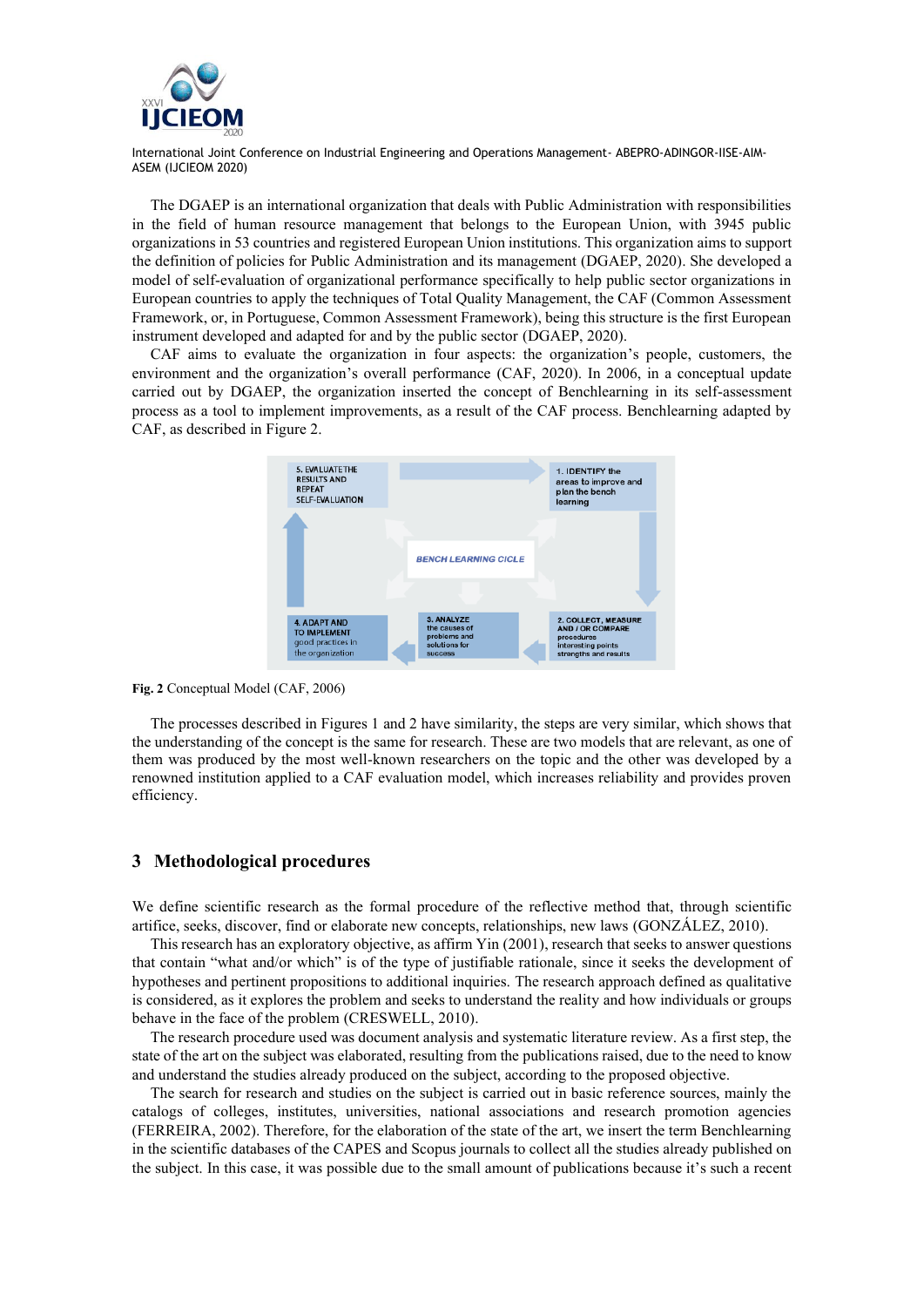

topic. It was not necessary to do any filters, because it was necessary to obtain the largest possible amount of scientific studies. The results of these searches are shown in Table 1.

**Table 1** Result of the search for scientific research on the theme

|                      | <b>Scopus</b>            |          |               | <b>CAPES Journal</b>     |          |  |  |  |
|----------------------|--------------------------|----------|---------------|--------------------------|----------|--|--|--|
| term 1               | connector                | quantity | term 1        | connector                | quantity |  |  |  |
| <b>Benchlearning</b> | $\overline{\phantom{0}}$ |          | Benchlearning | $\overline{\phantom{0}}$ | 74       |  |  |  |

The search result was exported to an excel spreadsheet to organizing the sources in descending order from the most recent to the oldest. In addition to the results shown in Table 1, two more studies were also found in random searches by scientific sites that were added to the same file, in excel, for the next steps of the state of the art, totaling the amount of 94 searches found.

From the organization of the data in the excel spreadsheet, filtering was initiated, that is, initial analyzes were started to exclude studies that did not fit the proposed theme or the scope of the research. The first exclusion was due to duplicity, when exported to excel, being able to check which articles were repeated, according to the combinations made. The second exclusion was reading the abstracts of the articles, excluding those that had no relation to the topic. For articles taken from journals, those that were not found in the scientific databases were also excluded. With the described procedure, of the total of 94 articles found, 75 were excluded, leaving 19 articles for the study and analysis. Table 2 presents the data mentioned above.

**Table 2** Systematization of research results

| <b>Articles Found</b> | <b>Duplicate</b><br>excluded | <b>Summary reading deleted</b> | <b>Total deleted searches</b> | <b>Validates</b><br>articles |  |
|-----------------------|------------------------------|--------------------------------|-------------------------------|------------------------------|--|
| 94                    | 46                           | 29                             |                               |                              |  |

After processing the data and analyzing the articles and studies, it was identified that only 19 surveys specifically addressed the subject of Benchlearning or were significant for understanding its evolution, consolidation and/or growth.

With the schematic excel spreadsheet, directing the focus to the validated articles, research summaries were prepared, making it possible to build deeper analyzes on the content, as proposed by this research.

#### **4 Discussion**

This chapter reflects the result on the theme accomplished on a scientific basis (CAPES journals and Scopus). The objective is to present the analyzes on the Benchlearning concept, as well as to reflect on its evolution process and how it has occurred and is still being applied today.

As a result of the survey accomplished, we observed the publications on the topic in a timeline and elaborated Figure 3. Through Figure 3, we aim to demonstrate the amount of scientific research available, whose objective is to explore and/or define the concept or use it as a tool.

|   |          |   |   |         |                                                                                                                                                                                                                                                                  |        |                     |         |              |   |   |         | <b>BENCHLEARNING PUBLICATIONS</b>            |
|---|----------|---|---|---------|------------------------------------------------------------------------------------------------------------------------------------------------------------------------------------------------------------------------------------------------------------------|--------|---------------------|---------|--------------|---|---|---------|----------------------------------------------|
|   |          |   |   | $\sim$  | $\begin{bmatrix} 0 \\ 0 \\ 1 \\ 0 \end{bmatrix} \begin{bmatrix} 0 \\ 0 \\ 1 \\ 0 \\ 1 \end{bmatrix} \begin{bmatrix} 0 \\ 0 \\ 0 \\ 1 \\ 1 \end{bmatrix} \begin{bmatrix} 0 \\ 0 \\ 0 \\ 1 \\ 1 \end{bmatrix} \begin{bmatrix} 0 \\ 0 \\ 0 \\ 1 \\ 1 \end{bmatrix}$ |        |                     |         |              |   |   |         | $  \cdot  $ $   \cdot   $ $  $ $  $ QUANTITY |
| G | $\infty$ | 0 | 0 | $\circ$ |                                                                                                                                                                                                                                                                  | G<br>o | $\infty$<br>$\circ$ | $\circ$ | S<br>$\circ$ | o | c | LO<br>G | PUBLICATION YEAR                             |

**Fig. 3** Benchlearning publications over time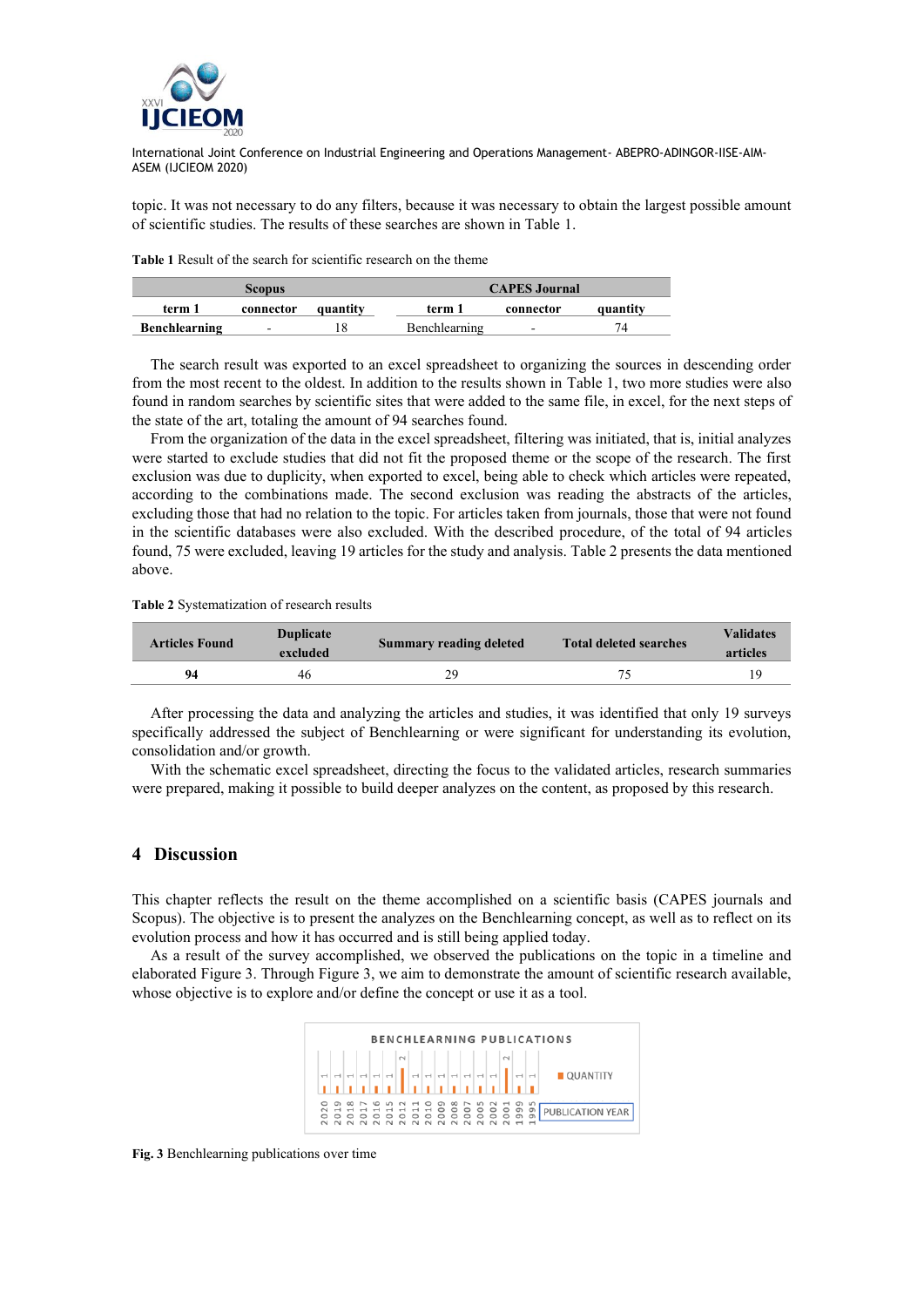

From Figure 3, we can see how recent the theme is, as well as the lack of scientific knowledge related to Benchlearning in view of the low amount of studies available. These two points are extremely relevant to understand the reasons that lead us to produce this study and the need to approach the topic in view of the great scientific potential, mainly because Benchlearning is a response to the current trend of knowledge applied to the organizational world. However, this Figure (3) also demonstrates the difficulty of realize the research proposed here in the face of scientific insipience on the topic, which leaves a deficit in scientific knowledge to realize more in-depth analyzes.

The state of the art of the theme allowed us to reflect on a chronological order of evolution of the concept and of the approaches contained in its essence, systematized in Table 3. In this Table (3), there are the concepts used by the main authors who dedicated themselves to approach the theme.

| <b>Autor</b>                | Concept                                                                                                                                                                                                                    |
|-----------------------------|----------------------------------------------------------------------------------------------------------------------------------------------------------------------------------------------------------------------------|
| Aas, Vennebo and            | "The Benchlearning program is a bilateral collaborative learning program for directors in Norway and                                                                                                                       |
| Halvorsen (2020)            | Sweden, designed to offer participants greater understanding and new perspectives for ongoing reforms and<br>change processes."                                                                                            |
| <b>Aas and Paulsen</b>      | "The project – called 'Benchlearning' - is based on a strictly designed learning infrastructure, in which the                                                                                                              |
| (2019)                      | directors participate in observation-based learning activities, complemented by group learning processes in<br>the benchmarking teams."                                                                                    |
| <b>Aas and Blom</b>         | "The Benchlearning program is a bilateral collaborative learning program for directors in Norway and                                                                                                                       |
| (2018)                      | Sweden".                                                                                                                                                                                                                   |
|                             | "The program design includes training theory, sharing experiences, visits to schools and training in new<br>leadership practices."                                                                                         |
| Gierczak-                   | " Benchlearning is a learning process and a conclusion that allows the creation of a better solution. For                                                                                                                  |
| Korzeniowska                | employees, benchlearning is a combination of career development and organizational learning, and can be                                                                                                                    |
| (2017)                      | the beginning of long-life learning within the organization."                                                                                                                                                              |
| <b>Tammaru</b> and          | "[] The learning aspect of benchmarking is emphasized by 'benchlearning' - how to improve through the                                                                                                                      |
| <b>Kiitam (2015)</b>        | sharing of knowledge, information and, sometimes, resources, as an effective way to introduce organizational                                                                                                               |
|                             | changes, reduce risks, increase efficiency and save time."                                                                                                                                                                 |
| Malobabic (2012)            | "Benchlearning as a new method integrates efficient methods and human development at a time when this                                                                                                                      |
|                             | integration is recognized as increasingly vital to organizational success. This: Offers practical inspiration to<br>improve quantitative targets; Company performance and competitiveness - influencing people's attitudes |
|                             | within the organization; It provides a new method that combines the qualities of learning organization and                                                                                                                 |
|                             | knowledge management; It shows how this concept can be applied using case studies, illustrations and the                                                                                                                   |
|                             | result of the pilot project; It describes practical perspectives and tools on management and learning theory."                                                                                                             |
| Llorente (2011)             | "Traditionally, benchlearning reinforces the analysis phase for learning purposes, as well as the identification,                                                                                                          |
|                             | selection and dissemination of best practices."                                                                                                                                                                            |
| <b>Green and Davis</b>      | "Benchlearning is another benchmarking technique that refers to cultural change in an effort to become a                                                                                                                   |
| (2010)                      | learning organization. The most widely accepted term for benchlearning is competency benchmarking."                                                                                                                        |
| Rutowski, Guiler            | "The benchmarking process was divided into seven phases: step 6 indicates how to learn from the information                                                                                                                |
| and Schimmel                | collected (also called 'benchlearning')."                                                                                                                                                                                  |
| (2009)                      |                                                                                                                                                                                                                            |
| Lemmergaard                 | "[] The benchmarking concept has become the concept of benchlearning []. Benchlearning is not                                                                                                                              |
| (2008)                      | imitation, but a method of finding inspiration for continuous learning and change."                                                                                                                                        |
| Frayssinhes (2007)          | "Benchlearning is an ingenious practice that refers to organizational learning based on the results of internal                                                                                                            |
|                             | or external benchmarking []".                                                                                                                                                                                              |
|                             | "Benchlearning is, therefore, a state of mind and an approach oriented towards quality and performance,                                                                                                                    |
|                             | whose implementation involves having and using a set of mechanisms specifically dedicated to the                                                                                                                           |
|                             | knowledge of learning."                                                                                                                                                                                                    |
| Lemmergaard,<br>Povlsen and | "However, the concept of benchmarking has become the concept of benchlearning []".<br>"[] Benchlearning is yet another method of finding inspiration for continuous learning and change. Or, in                            |
| Damholt (2005)              | other words, action counts for more than plans and concepts."                                                                                                                                                              |
|                             |                                                                                                                                                                                                                            |

**Table 3** Benchlearning over time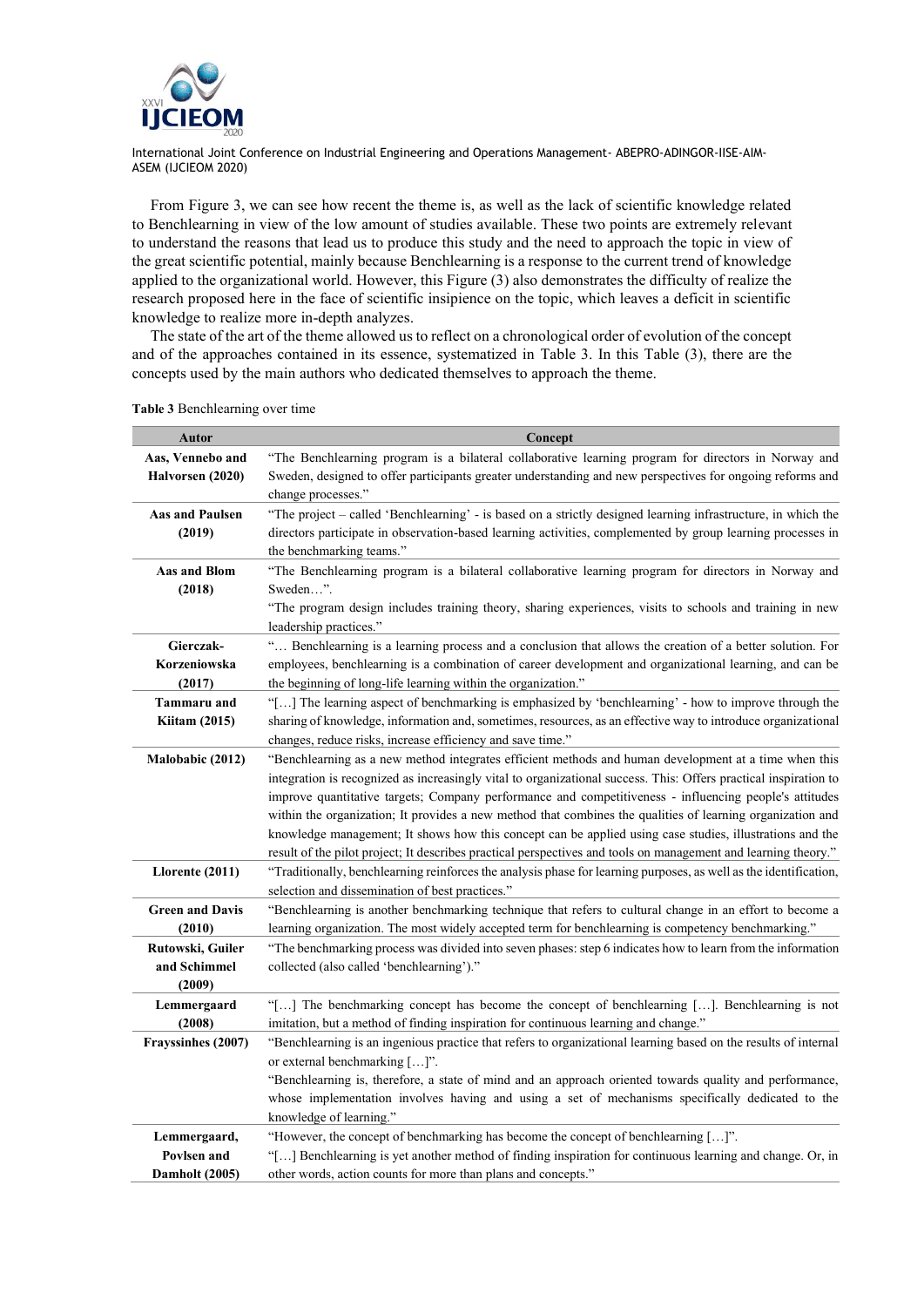

| Manning $(2002)$      | "[] Is an interesting adaptation of the benchmarking approach, created to take into account the human          |
|-----------------------|----------------------------------------------------------------------------------------------------------------|
|                       | element in organizational development. It also offers insight into Swedish management thinking and             |
|                       | practices."                                                                                                    |
| Karlöf, Lundgren      | "Benchlearning is an educational method to gain a better understanding and knowledge of your own business,     |
| and Froment           | looking at it through the experience of another."                                                              |
| (2001)                |                                                                                                                |
| <b>Freytag and</b>    | "The process of learning from 'best-in-class' in order to integrate these best practices at all organizational |
| Hollensen (2001)      | levels of the company."                                                                                        |
| Pemberton,            | "In fact, the term 'benchlearning' is perhaps a more instructive term when examining competitive               |
| <b>Stonehouse and</b> | performance in a benchmarking context."                                                                        |
| <b>Yarrow</b> (2001)  |                                                                                                                |
| Kjellberg (1999)      | "A strategic planning procedure, based on Benchmarking principles and the standardized key relationship,       |
|                       | this happens to study a partner's learning and competence."                                                    |

Table 3 shows the conceptual distinction between the authors with regard to benchlearning. Some consider it a distinct tool and others believe it is just a step-in benchmarking; there are also authors who link the two tools stating that benchlearning is a type of benchmarking. However, all published studies converge on the same idea that determines the conceptual basis of benchlearning, continuous learning and a focus on human resources, as well as the idea that defined it as an innovative and suitable tool for today's organizations.

Still on Table 3 and going a little deeper in the analysis of the studies found, obeying the chronological order of evolution of the concept, it is clear that the first signs of life in Benchlearning emerged with the growth and valorization of research that approached by concepts about organizational knowledge and learning, which the authors suggested that benchmarking could be improved, with its focus on learning, in these studies, the focus given is still on Benchmarking and what this tool was becoming or what would be its growth trend in line with trends in management and efficiency (ANDERSEN; CAMP, 1995; KJELLBERG, 1999),

Based on this idea, it can see in later research that the benchmarking concept evolves a little more and suggestions and improvements for the concept begin to appear, however, even at this stage for some researchers, Benchlearning would be only part of a system as a whole for the implementation of innovation and organizational change that starts with Benchmarking, with Benchlearning being just one step in the process of implementing this process, focused on the organization's learning (FREYTAG; HOLLENSEN, 2001). However, in the same year, another survey is published this time with the guidance that Benchmarking would bring better results if the organizational learning guidelines were attributed to its concept, in the same study the authors already pointed out that this was a trend and that has a name, it would be Benchlearning (PEMBERTON; STONEHOUSE; YARROW, 2001).

Studies in the early 2000s were focused on the relevance of organizational learning and the sustainability of the organization. For this reason, some authors emphasized that benchmarking could be improved and others already suggested a new tool, benchlearning. This last idea is quite clear with the publication of the book "Benchlearning: Good Examples as a Lever for Development" (KARLÖF; LUNDGREN; FROMENT, 2001).

The book Benchlearning: Good Examples as a Lever for Development is a milestone for the tool, focused entirely on the development of the concept. It is noticed that the author seeks to define benchlearning as a tool and describes it as a trend that should supply the conceptual spaces left by benchmarking. From the publication of the book, the production of articles on Benchlearning as a different tool emerges and the confrontation between ideas as well. Due to the interest on a theme that promised a revolution by suggesting an improvement for Benchmarking, a tool already consolidated and "darling" in the organizational world, in the year following the publication of the book, there is a research published as a summary or review of the book in which the author praises the concept and the practical definition of implementing the process suggested by Karlöf, Lundgren and Froment (MANNING, 2002).

According on the success of the book's publication and the acceptance of the concept, some authors publish their research defending the idea that benchmarking and benchlearning are different tools with different applications and that, due to their approach to learning and continuous improvement, offers results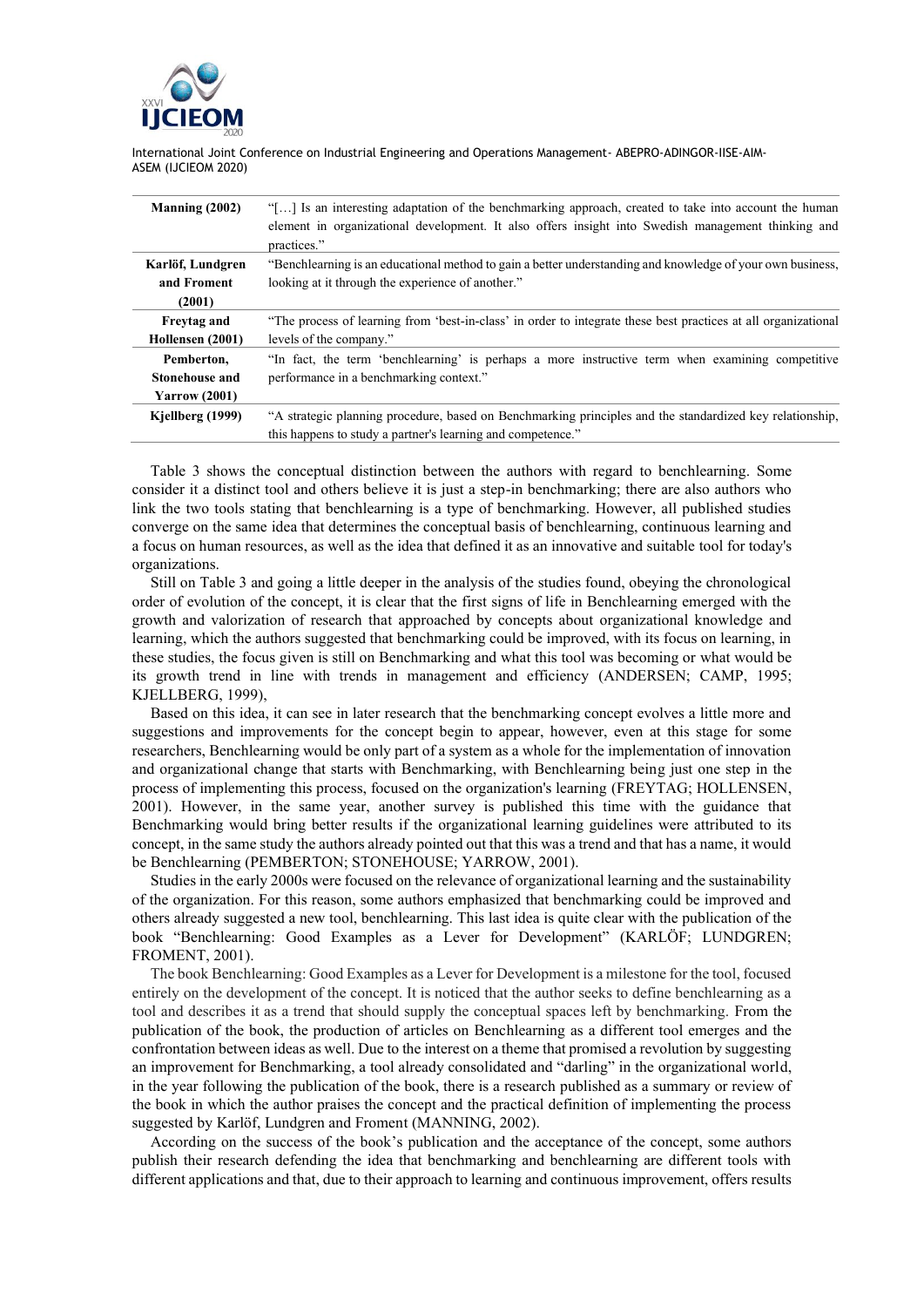

with potential greater success than benchmarking (LEMMERGAARD; POVLSEN; DAMHOLT, 2005; LEMMERGAARD, 2008; LLORENTE, 2011; KROMIDHA, 2012; TAMMARU; KIITAM, 2015). Against this thought, some other scholars believe that benchlearning is nothing more than a more robust benchmarking, without the need to determine a new tool, but, rather, just a new stage in the process of conducting benchmarking (RUTOWSKI; GUILER; SCHIMMEL, 2009), or even, they consider it as another generation of benchmarking, suggesting the name that would best define this improvement as Competency Benchmarking (GREEN; DAVIS, 2010).

As a way of contributing scientifically to the discussion on the conceptualization of the tool, other researchers produced studies that were published seeking to better define benchlearning and benchmarking, providing a conceptual basis for the two tools, highlighting the points that differentiate them (FRAYSSINHES, 2007; MALOBABIC, 2012; GIERCZAK-KORZENIOWSKA, 2017).

In the last decade, scholars have focused on the application of Benchlearning in a practical way and have developed methods for its implementation through projects, these authors elaborated programs based on the concept and with a characteristic method and adapted from the tool according to the need and social context that are inserted (SCHEERER; DÜCKERT, 2016; AAS; BLOM, 2018; AAS; PAULSEN, 2019; AAS; VENNEBO; HALVORSEN, 2020). Given this observation and as these are the most recent studies on the subject, we conclude that this is the idea that has prevailed so far, Benchlearning is a different and growing tool. However, due to the short time of use of the tool and mainly the contemporary discussion of the concept, the fact that there is still much to be discussed about the benchlearning tool is irrefutable.

Another result of the reflection of the state of the art on the subject, was the elaboration of a summary table with the published results of studies that used the tool segmented by economic sectors, with the objective of assisting the analysis and punctuating the already known results of Benchlearning, as also to know the scope of the tool applied in different areas since the consolidation of the concept as a management tool (Table 4).

| <b>Author</b>                             | Area                        | <b>Results</b>                                                                                                                                                                                                                                                                                                                                                                       |
|-------------------------------------------|-----------------------------|--------------------------------------------------------------------------------------------------------------------------------------------------------------------------------------------------------------------------------------------------------------------------------------------------------------------------------------------------------------------------------------|
| Aas, Vennebo<br>and Halvorsen<br>(2020)   | Education                   | "The discovery show that the thematic and theoretical contributions of the program,<br>practical training and modes of learning have stimulated transformations in the<br>thinking of principals and the conversation about school and leadership practices,<br>what they do in practice and how they relate to students, others and the<br>circumstances around them."              |
| Aas and<br><b>Paulsen (2019)</b>          | Education                   | "In particular, the study suggests that the active participation of principals in<br>experimenting with new leadership practices in their own schools spurred<br>transformation and change and enhanced instructional leadership."                                                                                                                                                   |
| Aas and Blom<br>(2018)                    | Education                   | "The program contributed to increasing the commitment, motivation and<br>confidence to make changes in the participants' own schools and after finishing the<br>program, including changing their leadership practices."                                                                                                                                                             |
| Gierczak-<br><b>Korzeniowsk</b><br>(2017) | Private Sector<br>Companies | "Benchlearning allows that act of better knowledge acquisition [] This process<br>promotes the development of the organization and its employees in a very strong<br>and effective way, thus increasing the efficiency of its services $[\ldots]$ . Benchlearning<br>will have a positive effect in building human capital to become part of the<br>company's mentality $[\dots]$ ." |
| Scheerer and<br>Dückert (2016)            | Private Sector<br>Companies | "What makes Benchlearning an interesting learning format is its focus on<br>continuous knowledge sharing. This allows participants to build trust with each<br>other – a necessary prerequisite for honest and in-depth knowledge sharing."                                                                                                                                          |
| Kromidha<br>(2012)                        | Public<br>administration    | "Long-term progress and benchlearning remain one of the biggest challenges for<br>both donors and recipients. It is generally implied that countries that receive<br>international assistance will at some point have to develop their own capacities<br>based on lessons learned."                                                                                                  |
| <b>Green</b> and<br><b>Davis (2010)</b>   | Education                   | "The comparative application of these recommendations can help to increase the<br>success rate of urban schools by modifying traditional magnet schools. Most                                                                                                                                                                                                                        |

**Table 4** Studies on the application of benchlearning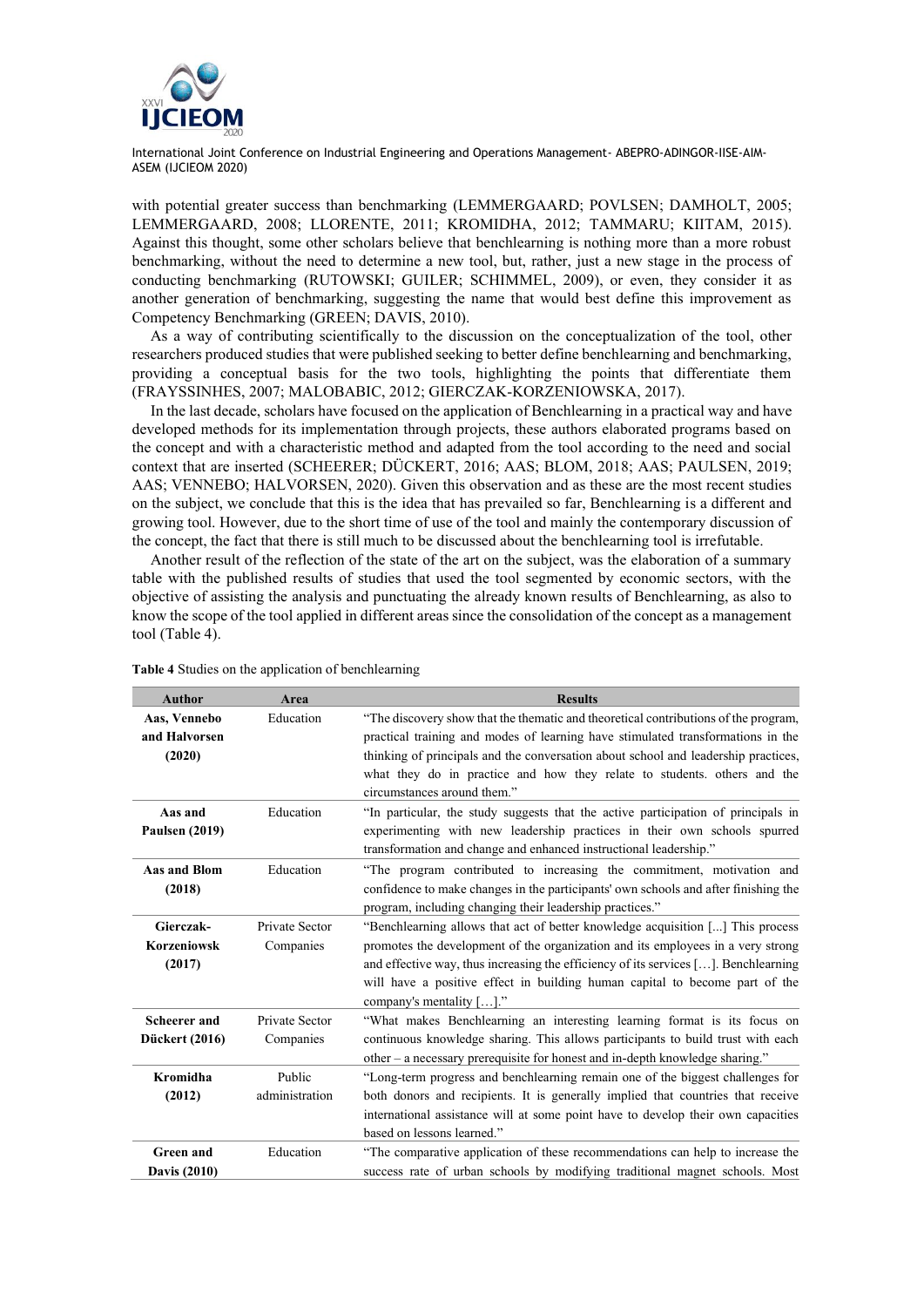

|              |                | significantly, the adoption of these recommendations will contribute to broader      |
|--------------|----------------|--------------------------------------------------------------------------------------|
|              |                | policy initiatives and specific efforts to bridge the widening gap between urban and |
|              |                | suburban students in America."                                                       |
| Lemmergaard  | Private Sector | "The importance of benchlearning is emphasized, in contrast to traditional           |
| (2008)       | Companies      | benchmarking. Implicit in the distinction between benchlearning and                  |
|              |                | benchmarking is the belief that obsession with simply creating databases does not    |
|              |                | cause knowledge management."                                                         |
| Lemmergaard, | Private Sector | "It is emphasized that, in order to obtain gains from the repercussion of knowledge  |
| Povlsen and  | Companies      | and obtain organizational learning, the system must contain both measurement and     |
| Damholt      |                | evaluation. The importance of benchlearning is emphasized in contrast to             |
| (2005)       |                | traditional benchmarking."                                                           |

In table 4, given the observation of the organizations that originated the case studies found in the literature, we separated those that used the concept as a tool for organizational improvement, segmenting by economic sectors. The sectors identified are: Education, Private sector companies and Public Administration. In total, only 9 researches were found that proposed to apply the tool, which demonstrates, once again, the scientific insipience of using the tool. Furthermore, the researches dedicated to this objective, are concentrated after the year 2010, which reinforces the statement about the contemporary nature of the theme, the concept is very current. The results of these studies are significant, mainly, with regard to the validation of Benchlearning to the detriment of Benchmarking, mainly since, some researches had as a specific result this last analysis (LEMMERGAARD, 2008; LEMMERGAARD; POVLSEN; DAMHOLT, 2005). It is also important to highlight that all the results presented in Table (4) were positive and were successful.

Still on the results of the studies presented in Table 4, the most recent ones point to the results related to the direct action in the organizational culture, in the transformation of the thinking and in the behavior of the collaborators and, also, it has reports of increased motivation, confidence and even affirmations related to improving relationships, and encouraging innovation within their organizations (AAS; VENNEBO; HALVORSEN, 2020; AAS; PAULSEN, 2019; AAS; BLOM, 2018; GIERCZAK-KORZENIOWSKA, 2017). In the same line of thought, there is research that further emphasizes the concept and believes that Benchlearning is a tool that induces the process of organizational change by transforming organizational structures fully focused on learning (GREEN; DAVIS, 2010). Other studies show results in the interpretation of the tool in view of its use related to the focus given to people and how it influences the dissemination of knowledge (SCHEERER; DÜCKERT, 2016). There is another research that reports the need and the difficulty of organizations to develop their capacities in view of the lessons learned and that, this would be the greatest benefit of the tool if materialized (KROMIDHA, 2012). Finally, there are researches that emphasizes the use of benchlearnning to the detriment of benchmarking. These surveys result in a comparative analysis between the two tools and argue that benchlearning stands out from benchmarking due to its educational character, which is not limited to simple comparison and, thus, obtains better results (LEMMERGAARD, 2008; LEMMERGAARD; POVLSEN; DAMHOLT, 2005).

### **5 Final Considerations and Recommendations**

Knowledge and information management are the result of new ideas coming from management scholars to adapt to the current reality. The development of these concepts is aimed at a greater focus on people and the knowledge produced by them, as it was realized that knowledge resulting from people's activities or learned by them, if retained in the organization, has the power to transform and strengthen actions who become more assertive. Continuous improvement, greater focus on people and constant observation of performance and production processes are hallmarks of this new approach. As a result of this dynamic, the benchmarking management tools and then the benchlearning emerged to help managers maintain these structures and support the implementation of innovation, accepting constant change, in an efficient manner, to which everyone is exposed.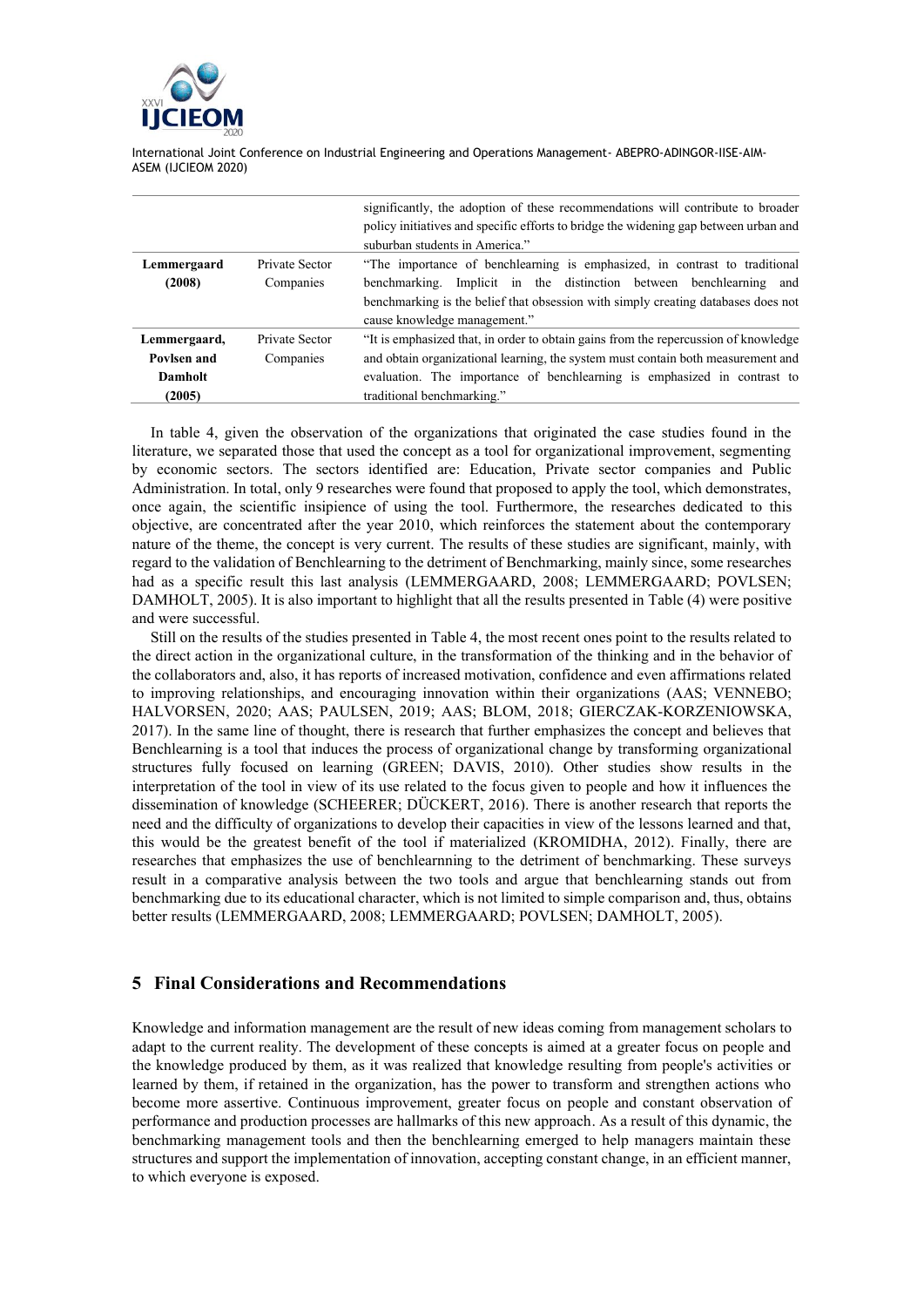

Benchmarking was one of the revolutionary tools of its time, allowing one to look at the other without major tensions, with the intention of forming a partnership for joint development. However, over time, the evolution of management processes and forms, results of the volatility of volatile organizational environments, it was realized that this tool did not meet all the needs of the institutions. The simple indicators comparison did not add to the organization something tangible that would increase its essence, being necessary to propose something more. To provoke transformation, what is learned needs to be transformed into guidelines and set in a way that influences the culture of these organizations, these ideas culminated in the emergence of benchlearning. It is possible that initially the benchlearning or the ideas that are present in its concept today, were thought only as a way to improve benchmarking. However, it was soon understood that it would be much more, its potential being a transformative and differentiated tool that aims to provide conditions for organizations to evolve, develop and develop people.

As a result of this research, it is considered that the potential of Benchlearning as a means of transforming reality and that, in its conceptual essence, stands out against benchmarking if the organization's objective is to seek innovation, improve processes based on dynamic learning as a fundamental basis individual, the group and the entire organization that responds actively to market changes. It is also important to highlight the need to align the guidelines of the tool with the culture of the organization and the involvement of all employees, which is vital for effective performance. However, as a relatively new tool, it is also necessary to emphasize that its implementation process still requires further studies to consolidate itself as a strategic management tool differentiated from benchmarking. It's suggested that future studies be realized using case studies in order to analyze the benefits of the implementation of benchlearning by organizations. Also, it is suggested, in other studies, to identify, through action research, the analysis of the processes available in the literature.

#### **6 References**

- Aas M, Blom T (2018) Benchlearning as professional development of school leaders in Norway and Sweden. Professional development in education 44(1):62-75
- Aas M, Paulsen JM (2019) National strategy for supporting school principal's instructional leadership. Journal of Educational Administration
- Aas M, Vennebo KF, Halvorsen KA (2020) Benchlearning an action research program for transforming leadership and school practices. Educational action research 28(2):210-226
- AEVAL Agencia de Evaluación y Calidad (2009) Modelo EFQM de excelencia adaptado a la administración pública. Manual de autoevaluación, Madrid
- Andersen B, Camp RC (1995) Posição atual e desenvolvimento futuro de benchmarking. Revista TQM
- Brito LMP (2008) Gestão de Competências, Gestão do Conhecimento e Organizações de Aprendizagem-instrumentos de apropriação pelo capital do saber do trabalhador. Cadernos de Educação 31:203-225
- CAF Common Assessment Framework Homepage (2006) Manual CAF 2006. https://www.caf.dgaep.gov.pt/index.cfm?OBJID=6D30B0CB-6C1E-4BC1-AC7B-BDDA81937DAB. Cited 25 May 2020
- CAF Common Assessment Framework Homepage (2020). https://www.caf.dgaep.gov.pt/index.cfm?OBJID=38214992-26B3-49AC-82AD-CF68DBCF29C6. Cited 26 May 2020
- Creswell JW (2010) Projeto de pesquisa métodos qualitativo, quantitativo e misto. In: Projeto de pesquisa métodos qualitativo, quantitativo e misto
- DGAEP Direção-Geral da Administração e do Emprego Público Homepage (2020). https://www.dgaep.gov.pt/index.cfm?OBJID=E08C1D28-FB3E-4D1A-9135-7A2B5D646426. Cited 26 May 2020 Ferreira NSdeA (2002) As pesquisas denominadas "estado da arte". Educação & Sociedade 23(79):257-272

Frayssinhes J (2007) Les pratiques ingénieuses: du benchmarking au benchlearning

Freytag PV, Hollensen S (2001) O processo de benchmarking, benchlearning e benchaction. Revista TQM

Garvin D (2008) Building a learning organization. Harvard Business School Publishing Corporation

Gierczak-Korzeniowska B (2017) The impact of benchlearning on the value of human capital. Reflections on an airline case study. Nierówności społeczne a wzrost gospodarczy 51:417-427

González MOA (2010) Processo para gerenciar a integração de clientes no processo de desenvolvimento do produto. 258 f. Thesis (Doutorado em Ciências Exatas e da Terra). Universidade Federal de São Carlos, São Carlos